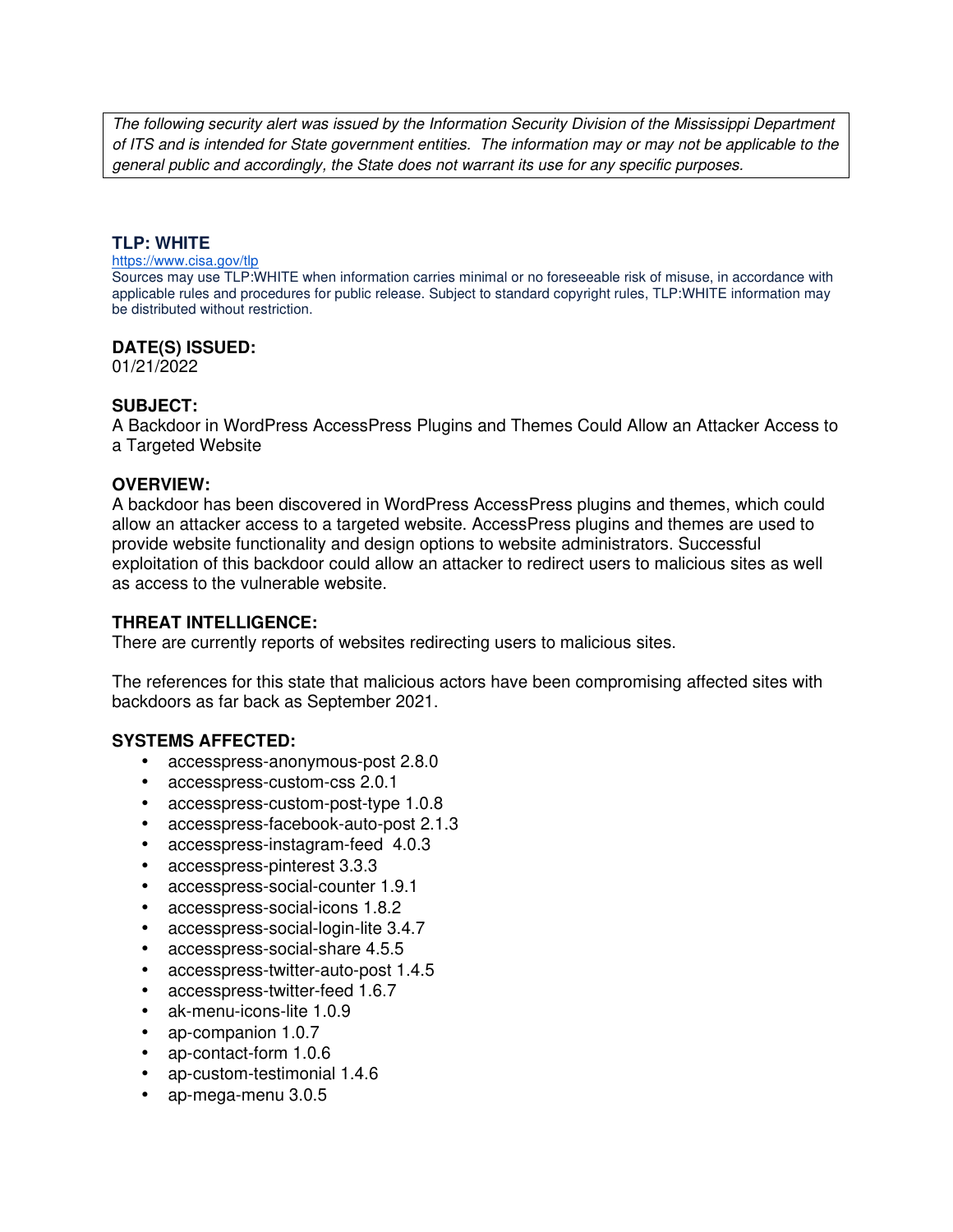- ap-pricing-tables-lite 1.1.2
- apex-notification-bar-lite 2.0.4
- cf7-store-to-db-lite 1.0.9
- comments-disable-accesspress 1.0.7
- easy-side-tab-cta 1.0.7
- everest-admin-theme-lite 1.0.7
- everest-coming-soon-lite 1.1.0
- everest-comment-rating-lite 2.0.4
- everest-counter-lite 2.0.7
- everest-faq-manager-lite 1.0.8
- everest-gallery-lite 1.0.8
- everest-google-places-reviews-lite 1.0.9
- everest-review-lite 1.0.7
- everest-tab-lite 2.0.3
- everest-timeline-lite 1.1.1
- inline-call-to-action-builder-lit 1.1.0
- product-slider-for-woocommerce-lite 1.1.5
- smart-logo-showcase-lite 1.1.7
- smart-scroll-posts 2.0.8
- smart-scroll-to-top-lite 1.0.3
- total-gdpr-compliance-lite 1.0.4
- total-team-lite 1.1.1
- ultimate-author-box-lite 1.1.2
- ultimate-form-builder-lite 1.5.0
- woo-badge-designer-lite 1.1.0
- wp-1-slider 1.2.9
- wp-blog-manager-lite 1.1.0
- wp-comment-designer-lite 2.0.3
- wp-cookie-user-info 1.0.7
- wp-facebook-review-showcase-lite 1.0.9
- wp-fb-messenger-button-lite 2.0.7
- wp-floating-menu 1.4.4
- wp-media-manager-lite 1.1.2
- wp-popup-banners 1.2.3
- wp-popup-lite 1.0.8
- wp-product-gallery-lite 1.1.1
- accessbuddy 1.0.0
- accesspress-basic 3.2.1
- accesspress-lite 2.92
- accesspress-mag 2.6.5
- accesspress-parallax 4.5
- accesspress-ray 1.19.5
- accesspress-root 2.5
- accesspress-staple 1.9.1
- accesspress-store 2.4.9
- agency-lite 1.1.6
- aplite 1.0.6
- $\bullet$  bingle 1.0.4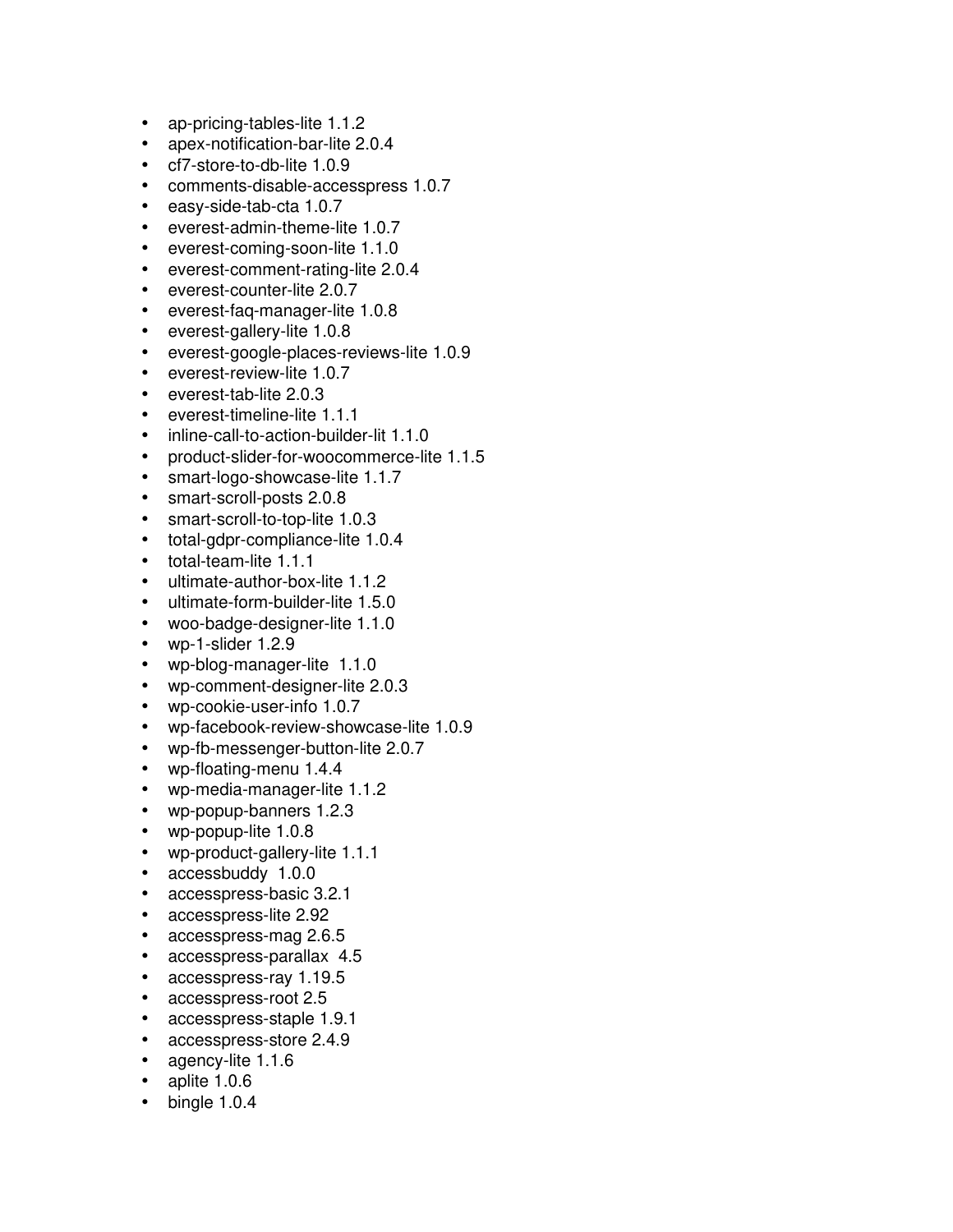- $\bullet$  bloger 1.2.6
- construction-lite 1.2.5
- doko 1.0.27
- enlighten 1.3.5
- fashstore 1.2.1
- fotography 2.4.0
- gaga-corp 1.0.8
- gaga-lite 1.4.2
- one-paze 2.2.8
- parallax-blog 3.1.1574941215
- parallaxsome 1.3.6
- $\bullet$  punte 1.1.2
- revolve 1.3.1
- $\bullet$  ripple 1.2.0
- scrollme 2.1.0
- sportsmag 1.2.1
- storevilla 1.4.1
- swing-lite 1.1.9
- the-launcher 1.3.2
- the-Monday 1.4.1
- uncode-lite 1.3.1
- unicon-lite 1.2.6
- vmag  $1.2.7$
- vmagazine-lite 1.3.5
- vmagazine-news 1.0.5
- zigcy-baby 1.0.6
- zigcy-cosmetics 1.0.5
- zigcy-lite 2.0.9

# **RISK:**

# **Government:**

- Large and medium government entities: **High**
- Small government entities: **Medium**

# **Businesses:**

- Large and medium business entities: **High**
- Small business entities: **Medium**

# **Home users: Low**

# **TECHNICAL SUMMARY:**

A backdoor has been discovered in WordPress AccessPress plugins and themes, which could allow an attacker access to a targeted website. When the compromised plugin or theme is installed, a payload is deployed that creates a webshell into "./wp-includes/vars.php" and then hides its tracks by deleting its files. When successfully installed, the backdoor gives the threat actor control over the infected website.

# **RECOMMENDATIONS:**

We recommend the following actions be taken:

• Consult the list of affected themes and plugins provided in the Systems Affected section above and verify if you are utilizing any of them in your environment.